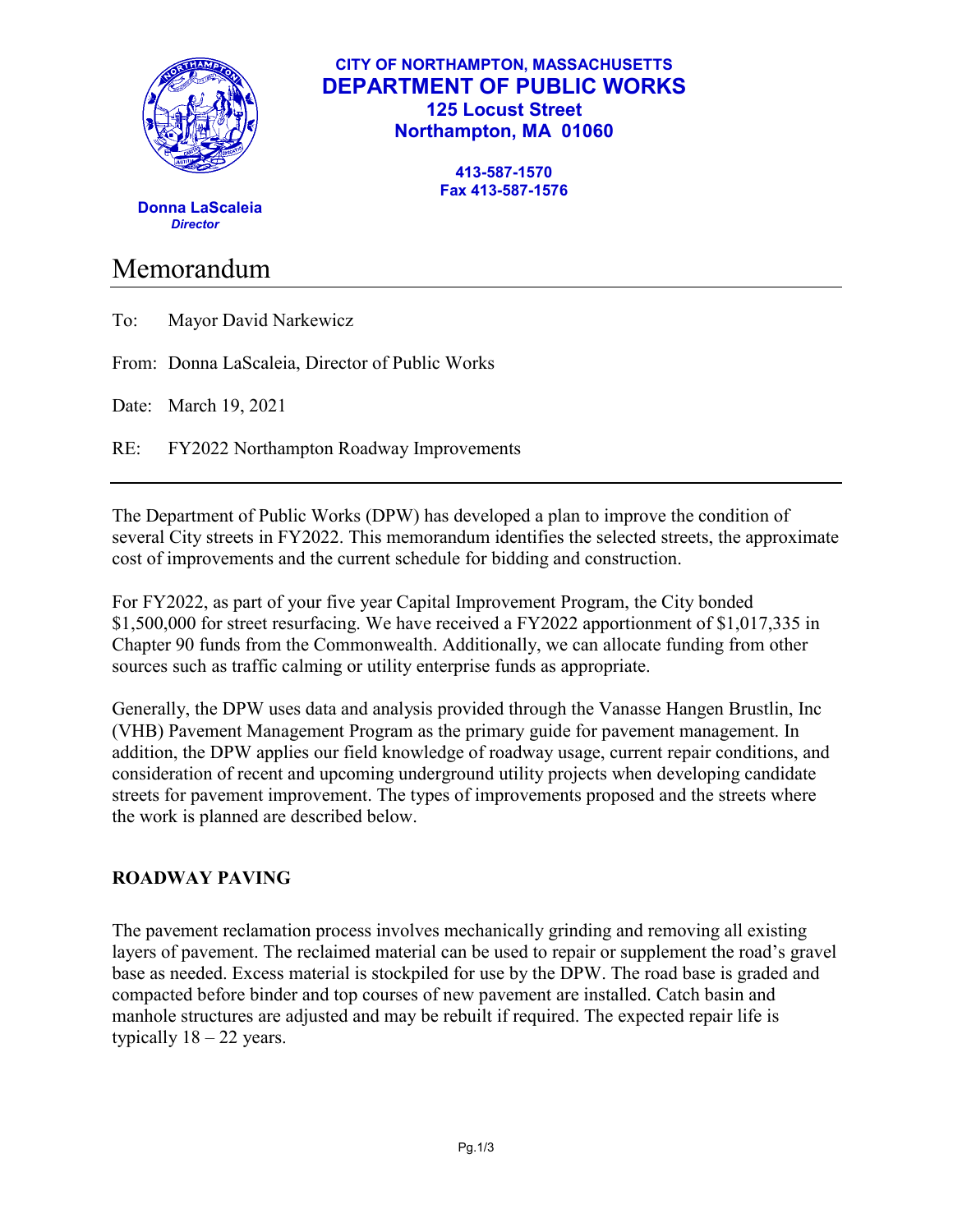Reclamation treatment measures will be used on the streets listed below.

## *Reclaim Streets*

Loudville Road (S): Easthampton City line to Westhampton Town line Loudville Road (N): Westhampton Town line to 200' south of Route 66 Meadow Street: Spring Street to Lilly Library Driveway Entrance Pine Street: Maple Street to South Main Street Warfield Place: Finn Street to Prospect Street Hayes Avenue: Prospect Street to end

*Construction Schedule:* Construction will occur in the summer and fall of 2021. The approximate total value of the 1.5 miles of roadway paving is \$2,080,000.

# **ROADWAY PAVEMENT MARKINGS**

There are various types of pavement markings used throughout the City. These include, but are not limited to, solid yellow lines, solid and broken white lines, turn arrows, crosswalks, speed hump markings, and only markings. These markings fade over time and are repainted for visibility. Project areas for this contract are generally chosen based on visual inspection. For FY2022, \$100,000 is budgeted for this work.

*Pavement Marking Schedule*: Two contracts are planned. A contract for repainting only crosswalks is scheduled for fall of 2021. A full contract for painting all markings is expected to bid in early 2022.

# **STATE CHAPTER 90 PROJECTS**

Chapter 90 is a state reimbursement program for projects that involve maintaining, repairing and reconstructing City streets. Other eligible uses include engineering design services and personnel for site inspection. Several construction and resurfacing projects listed on the previous pages are partially funded using the Chapter 90 program. Funds for each community are determined by the number of accepted road miles, the population and employment data. The following design projects span multiple fiscal years:

#### *King Street Corridor Construction Administration* (\$38,450)

Fuss & O'Neill has a contract for construction administration during the reconstruction of King Street between Bright Street and the signalized rail trail crossing which began in April 2021. This includes pre/post bid services, shop drawing & submittal reviews, construction field visits, responses to requests for information, meeting attendance, and preparation of as-built record drawings. The construction is expected to be completed by fall 2022.